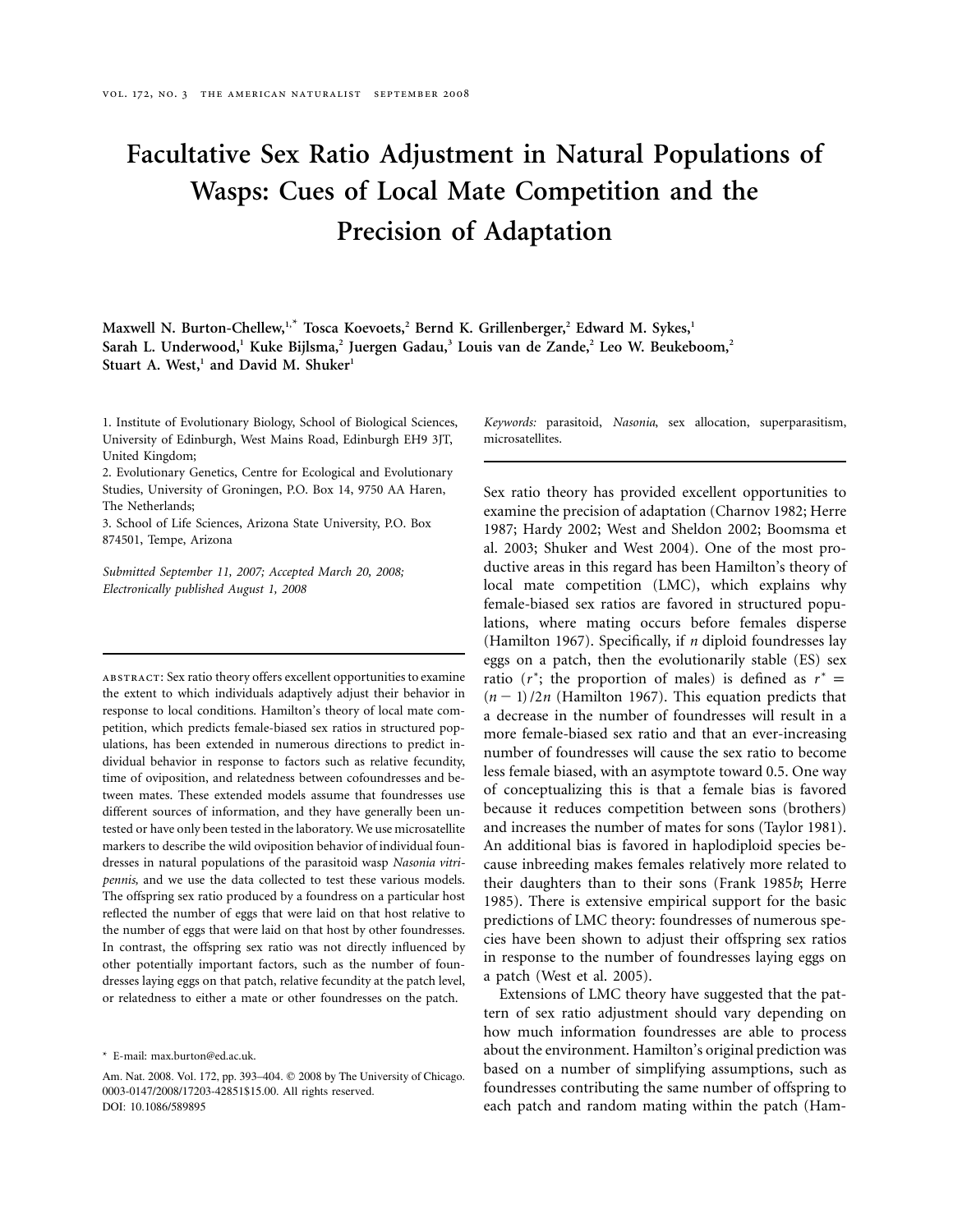ilton 1967). These assumptions implicitly constrain what information foundresses are thought to use. When these assumptions are relaxed, offspring sex ratios are predicted to vary within the patch, between individuals, and over time and space (Suzuki and Iwasa 1980; Werren 1980; Frank 1985*b*, 1987; Yamaguchi 1985; Stubblefield and Seger 1990; Taylor and Crespi 1994; Abe et al. 2003; Reece et al. 2004; Shuker et al. 2005). For example, Werren (1980) demonstrated that, when two foundresses lay eggs sequentially on the same host, the sex ratio produced by the second foundress to lay eggs on the host should be negatively correlated with the relative size of her clutch (i.e., clutch laid by the second foundress divided by the clutch size of the first foundress). This is because, when a foundress produces a lower proportion of offspring, her offspring will experience less LMC (i.e., less competition between brothers). It has since been demonstrated that the same qualitative prediction—to produce a less femalebiased sex ratio (or even to produce a male-biased sex ratio)—arises in a range of other models that contain simultaneous oviposition (Yamaguchi 1985; Frank 1987; Stubblefield and Seger 1990). Table 1 summarizes these

models and identifies the variables that are predicted to influence sex ratio. Although these models have been tested several times in the laboratory (see below), there has been a conspicuous absence of field tests that examine what information foundresses actually use when varying their sex ratio under LMC. This is largely because of the technical difficulties of recording oviposition behavior in the field.

Herein we address the problem of recording oviposition behavior in the field by using microsatellite markers to trace the field behavior of individual foundress females of the parasitic wasp *Nasonia vitripennis*. *Nasonia vitripennis* is an ideal organism for such a study because it is known from both laboratory studies and field studies that the females adjust their sex ratios in response to the basic tenets of LMC (Werren 1983; Orzack et al. 1991; Molbo and Parker 1996; Shuker and West 2004; Grillenberger et al. 2008). *Nasonia vitripennis* has also been extremely useful in testing the more complex LMC models, but thus far these studies have been restricted to the laboratory (Werren 1980; Orzack and Parker 1986, 1990; Flanagan et al. 1998; Reece et al. 2004; Shuker et al. 2004*a*, 2004*b*,

**Table 1:** Models of sex allocation under local mate competition (LMC), in terms of the information foundresses are predicted to use and the variables associated with the models in our empirical study

| Model name                                                           | Predicted information use                                                                                | Empirical variables associated with the model                                                                            |
|----------------------------------------------------------------------|----------------------------------------------------------------------------------------------------------|--------------------------------------------------------------------------------------------------------------------------|
| Hamilton (Hamilton 1967, 1979)                                       | Patch foundress number,<br>$s^* = (2n - 1)(n - 1)/n(4n - 1)$                                             | Patch foundress number                                                                                                   |
| Stubblefield and Seger model 1                                       |                                                                                                          |                                                                                                                          |
| (SandSI; Stubblefield and Seger 1990)                                | Knowledge of own fecundity, no knowledge of<br>cofoundress fecundity ("imperfect knowledge")             | Focal foundress fecundity (defined at the<br>level of the host or patch) <sup>a</sup>                                    |
| Stubblefield and Seger model 2<br>(SandSII; Frank 1985b; Herre 1985; |                                                                                                          |                                                                                                                          |
| Stubblefield and Seger 1990)                                         | Knowledge of own fecundity and cofoundress<br>fecundity ("perfect knowledge")                            | Focal foundress and cofoundress fecundity<br>(defined at the level of the host or patch) <sup>a</sup>                    |
| Werren (host; Suzuki and Iwasa 1980;                                 |                                                                                                          |                                                                                                                          |
| Werren $1980$ <sup>b</sup>                                           | Relative clutch size (focal foundress relative to<br>cofoundresses) on a given host                      | Relative clutch size of focal foundress on a<br>host (as difference in clutch sizes between<br>focal and cofoundresses)  |
| Werren (patch; Suzuki and Iwasa 1980;                                |                                                                                                          |                                                                                                                          |
| Werren $1980$ <sup>b</sup>                                           | Relative clutch size (focal foundress relative to<br>cofoundresses) across the patch                     | Relative clutch size of focal foundress on a<br>patch (as difference in clutch sizes<br>between focal and cofoundresses) |
| Asymmetrical LMC (Nunney and Luck                                    |                                                                                                          |                                                                                                                          |
| 1988; Shuker et al. 2005)                                            | Knowledge of own and cofoundress fecundities<br>across both individual hosts and the patch as a<br>whole | Focal foundress and cofoundress fecundities<br>across hosts and patch                                                    |
| Greeff (Greeff 1996; Reece et al. 2004)                              | Relatedness to mating partner and foundress<br>number                                                    | Relatedness to mating partner and foundress<br>number                                                                    |
| Frank (Frank 1985b, 1998; Taylor and                                 |                                                                                                          |                                                                                                                          |
| Crespi 1994; Shuker et al. 2004a)                                    | Relatedness to cofoundresses and foundress<br>number                                                     | Relatedness to cofoundresses and foundress<br>number                                                                     |

<sup>a</sup> Originally defined at the level of the patch, but if mating is increasingly nonrandom within a patch (Shuker et al. 2005), then each host effectively becomes a patch.

<sup>b</sup> The original Werren model (1980) is for sequential oviposition by two foundresses, with the focal foundress being the second foundress. The predicted sex ratio is influenced by the primary sex ratio, the population inbreeding coefficient, and relative clutch size. We use it here in a general sense to consider sex allocation on the basis of relative clutch size.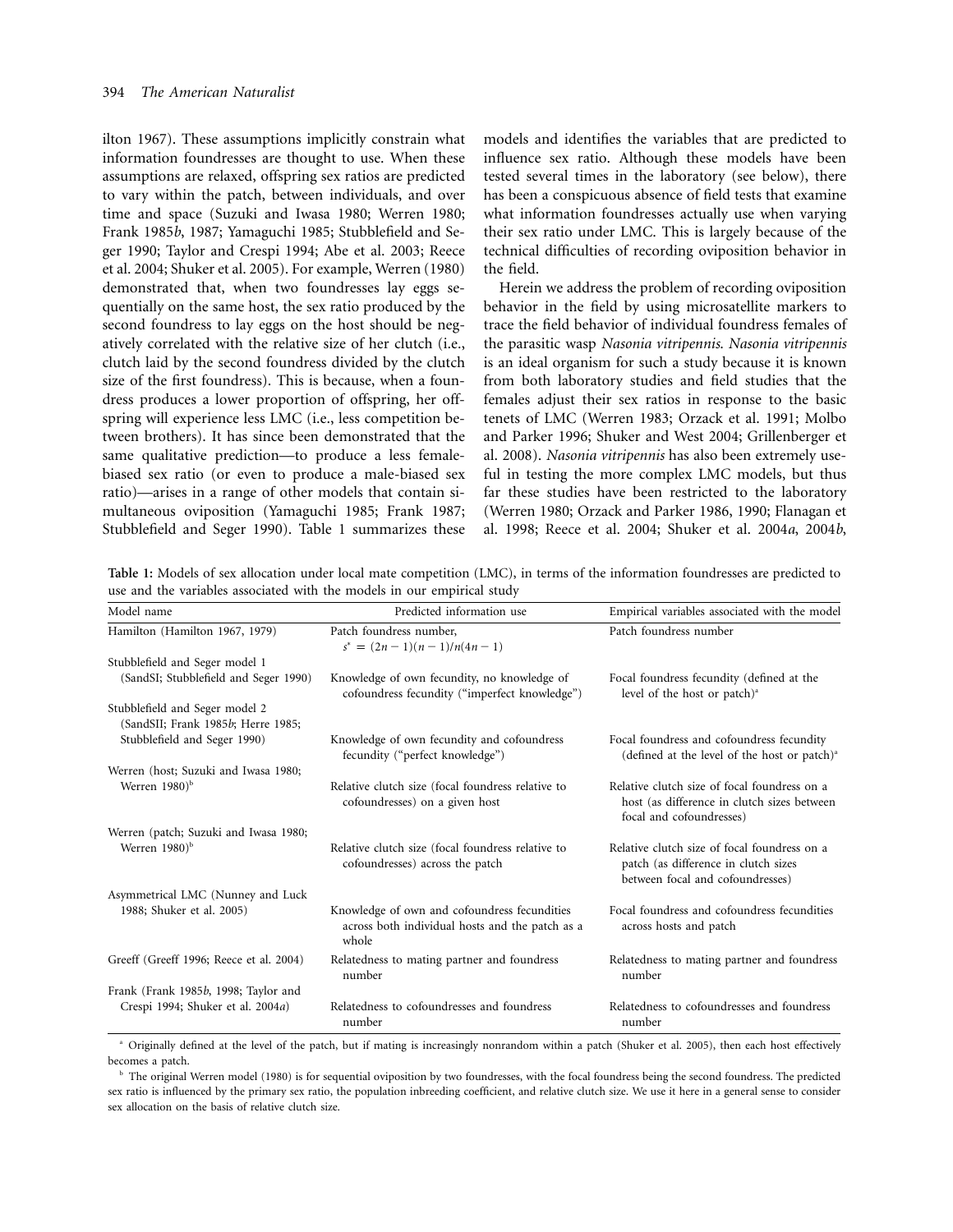2006, 2007). In our study we used the power and resolution of molecular techniques to test these extensions to LMC theory in the wild. Specifically, we (1) tested to what extent foundresses adjust their sex ratio in response to predicted environmental parameters (table 1) and (2) determined which models of LMC best approximate sex allocation in the wild. By genotyping  $>3,500$  offspring at four microsatellite loci, we were able to reconstruct the parental genotypes and thus determine the sex ratios produced by 49 foundresses in 350 broods across 18 natural patches. Our results provide the first detailed analysis of individual sex allocation under LMC in the wild.

#### **Material and Methods**

#### *Study Organism*

*Nasonia vitripennis* is a gregarious parasitic wasp, with females laying clutches of eggs on a range of large Diptera pupae such as *Calliphoridae* and *Sarcophagidae* (Whiting 1967). The species is ectoparasitic, with the eggs being laid between the pupa and puparium wall and the adults emerging from the host puparium to mate. Males are brachypterous and unable to fly and are typically the first to emerge. They then mate with the emerging females. When multiple hosts on a patch are parasitized, mating is typically nonrandom, with males and females from the same host more likely to mate with one another (Van den Assem et al. 1980*a*, 1980*b*; Shuker et al. 2005). Females are fully winged and disperse away from the host. The mating system typifies that which was assumed by LMC, and *N. vitripennis* has long been an outstanding model organism for the study of sex ratios.

#### *Sampling*

We used two field sites: one in Hoge Veluwe National Park, Netherlands (HV), and one at a field site near Schlüchtern, Hessen, Germany (Schl). A companion article by Grillenberger et al. (2008) provides full details of the sampling and subsequent genetic analysis involved in this study. That article also describes the patterns of oviposition on the patches and the population genetics of the two study populations. Briefly, we collected *N. vitripennis* broods in June 2004 from bird nest boxes ("patches") either by searching for parasitized host puparia *(Calliphora vicina*; HV only) or by leaving unparasitized host puparia as baits at patches (patch size, 25 hosts [both HV and Schl]). The HV collection comprises 10 patches, nine of which were "natural" collections and one that was a successfully baited sample. The Schl collection comprises eight successfully baited patches. All fly puparia were collected and incubated individually at 20°C.

Each day we brought the incubated hosts into the day-

light for at least 30 min before anesthetizing any emerged individuals with  $CO<sub>2</sub>$  and storing them for molecular analysis. We checked for any unemerged individuals by opening the fly puparia 1 month after the last emergence from that host. We recorded the origin of every individual in terms of field site, patch, and host. The full details of the number of parasitized hosts and the individual broods are given in table A1. Throughout the study, we considered the number of emerged offspring to equal the number of eggs laid by foundresses (clutch size), thereby assuming negligible larval mortality. Although this has been shown to be the case under laboratory conditions (Werren 1984), we do not know the impact of larval mortality in the wild.

#### *Molecular Genetic Analysis*

We extracted whole genomic DNA from individual wasps using either a standard high salt-chloroform protocol (Maniatis et al. 1982) or Chelex 100 (Bio-Rad, Hercules, CA). For genotyping, we used four polymorphic, dinucleotide repeat microsatellites (Nv-22, Nv-23, Nv-41, and Nv-46). Pietsch et al. (2004) originally developed Nv-22 and Nv-23, but they were redesigned for this study (table A2). We separated polymerase chain reaction products by fragment length using an AB 3730 DNA analyzer or ABI Prism 377 DNA sequencer (Applied Biosystems, Foster City, CA) and analyzed the products using either GeneMapper 4.0 or GeneScan 3.1 (Applied Biosystems).

We sexed all individuals according to external morphology before DNA extraction was performed; damaged individuals were checked by their heterozygosity (e.g., heterozygotes must be female). Parentage was assigned according to Mendelian rules of inheritance under haplodiploidy. The genotypes of the foundresses that oviposited on each host were reconstructed from the genotypic data of the offspring. Each patch was resolved with the minimum number of foundresses required to explain the offspring. For the analysis presented above, two patches were excluded. In the first case, a solitary foundress oviposited on one host in the patch, producing only sons. This foundress may have, therefore, been a virgin and thus unable to produce daughters (a "constrained" female). We also excluded a nest box that contained 16 parasitized hosts and up to seven foundresses. In this case, assigning offspring to a foundress was difficult because some of the foundresses and their respective mates appeared to be very closely related. This meant that numerous offspring had multiple possible mothers. Inclusion of these two patches does not qualitatively alter the results presented. The following analysis, therefore, considers 16 patches containing 324 clutches from 47 foundresses laid on 222 hosts. These clutches produced 3,027 genotyped offspring that were assigned to a foundress.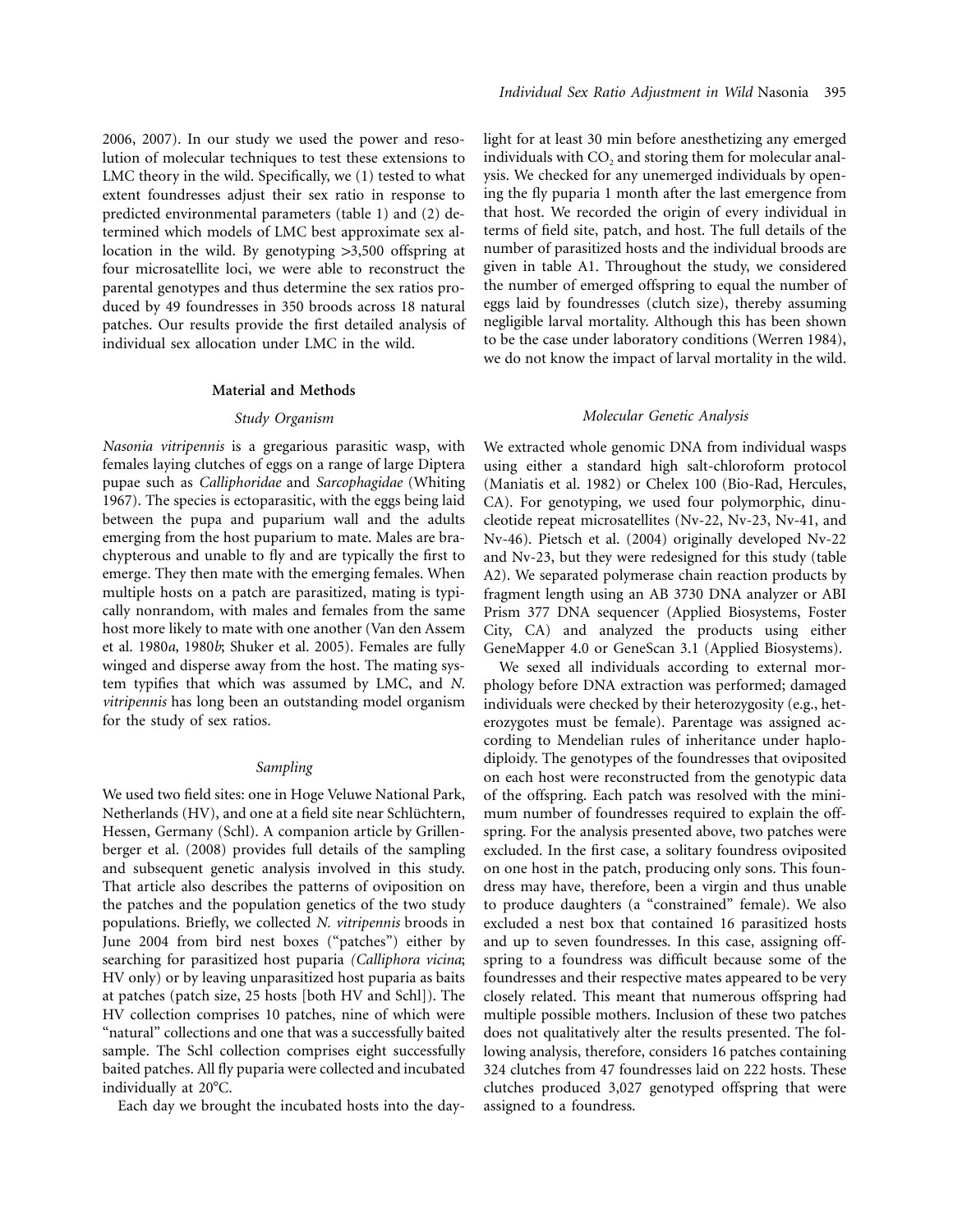We calculated the average relatedness between all foundresses on each patch and between each foundress and her mate(s), following the principles of Queller and Goodnight (1989). We used the Relatedness 5.0.8 program (Goodnight and Queller 2001) to generate relatedness values on a scale from  $-1.0$  to 1.0. We treated the HV and Schl samples as two distinct populations, and the estimate of the population allele frequencies was bias corrected for each foundress by excluding both her and her mate. We excluded the cases of a single foundress parasitizing a patch from the analysis of patch relatedness.

#### *Statistical Analyses*

We performed two analyses. First, we tested explanatory variables at the host and patch level. For the second analysis, we tested specific statistical models appropriate for different models of LMC. For the first analysis, the explanatory variables were patch foundress number, host foundress number, difference in fecundity of focal foundress versus other foundresses on the host (or on the patch), focal foundress fecundity, patch size (defined as total number of hosts), numbers of parasitized hosts (parasitized by the focal foundress and by all foundresses on the patch), proportion of the hosts parasitized, relatedness between foundresses on a patch (if appropriate—see above), and relatedness of a foundress to her mate.

The difference in fecundity between a focal foundress and the other foundresses on the host (or patch) was calculated by subtracting the number of offspring produced by other foundresses from the number produced by the focal foundress. This allowed us to consider a form of relative clutch size, a potentially important variable (Werren 1980), usually calculated as focal foundress clutch size divided by nonfocal foundress clutch size. However, this definition cannot be applied to foundresses that have oviposited by themselves, thereby necessitating the use of difference in fecundity. When we specifically considered just those hosts with more than one foundress (i.e., superparasitism), the more usual relative clutch size of the focal foundress was used.

For one patch, the total number of hosts (parasitized plus unparasitized) was not known because of a recording error. Therefore, the fixed effects "patch size" and "proportion of parasitized hosts" were only tested on the subset of 15 patches with this information. One potentially informative variable that we were unable to measure is laying order (i.e., the sequence in which particular foundresses contributed eggs to a host or patch). Emergence times of wasps do not provide reliable oviposition order data because, in *N. vitripennis*, superparasitism can lead to synchronized development of the different broods within a host (Werren 1980). Although relative clutch size is a possible proxy of laying order (because, in gregarious parasitoids, superparasitizing foundresses typically produce a relatively smaller clutch size; e.g., Godfray 1994), we could not be sure this would always be the case. This problem with laying order is a necessary constraint of this kind of study (also see "Discussion").

Sex ratios are best modeled within a generalized linear modeling framework that assumes binomially distributed errors and that has a logit link function (Wilson and Hardy 2002). Because foundresses could contribute multiple clutches, for the first analysis we used a generalized linear mixed modeling approach (GLMM) and included foundresses' identities as a random effect to take these multiple observations into account. However, GLMMs are still an area of active research, and current tractable estimation methods do not generate true likelihoods; rather, they use approximations to complete the integration. We used restricted penalized quasilikelihood (REPQL) as provided by the glme function in the Correlated Data Library in S-Plus 7 (Pinheiro and Chao 2005). Other methods for binomially distributed data (Laplacian and adaptive Gaussian quadrature methods) force the dispersion parameter to equal 1 (i.e., they assume true binomial variance), but our data were slightly overdispersed (dispersion parameter, 1.555). The fixed effects were tested using marginal *t*-tests with approximate degrees of freedom (Pinheiro and Chao 2005). Models were simplified by removing the least significant terms in turn to generate the minimum adequate model. For completeness, given that several of the explanatory variables associated with different models of LMC are likely to be correlated with each other, we also tested variables alone in individual models.

For our second analysis, because GLMMs do not yield true likelihoods, we were unable to compare different models using techniques such as likelihood ratio tests or Akaïke Information Criterion (AIC). To test how well different models of sex allocation predict wild sex ratios, we therefore fitted specific models in turn to the sex ratio data using a maximum likelihood mixed effects framework (table 1). Model fit was examined by way of AIC and the models were compared. All statistics were performed using S-Plus 7 (Pinheiro and Chao 2005). Means  $\pm$  SE are presented, with asymmetric binomial SEs for sex ratio.

## **Results**

#### *Descriptive Statistics*

The overall sex ratio across the 16 patches was extremely female biased (mean  $\pm$  SE, 0.200  $\pm$  0.007). The number of foundresses laying eggs on patches ranged from one to seven, and on individual hosts, from one to four. The average clutch size per host per foundress was  $9.34 \pm$ 0.40 ( $n = 324$  clutches). For those hosts where only one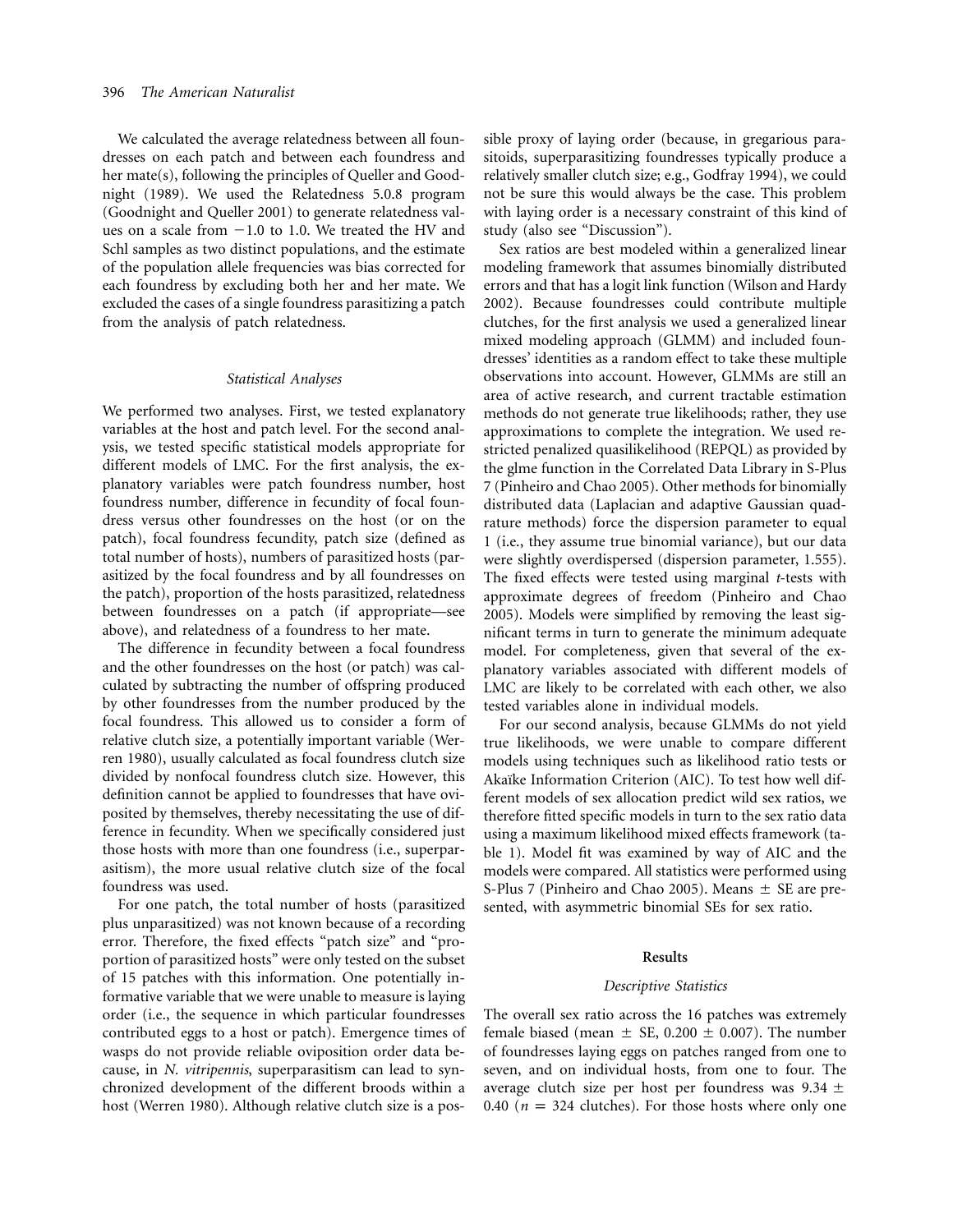foundress laid eggs, average clutch size  $\pm$  SE was  $11.56 \pm 0.64$ ; in those hosts where multiple foundresses laid eggs, it was only 7.74  $\pm$  0.48. Sex ratio did not differ among populations (removed from the full model:  $t =$ 0.02,  $df = 36$ ,  $P = .98$ ), and thus the analysis below considers both populations together. Sex ratios varied significantly among foundresses (among-foundress variance component, 1.225; 95% confidence interval, 0.654-2.292). The average relatedness between foundresses on a patch varied from  $-0.46$  to 0.28, with mean values  $\pm$  SE of  $0.09 \pm 0.04$  for HV and  $-0.05 \pm 0.05$  for Schl. The average relatedness of a foundress to her mate(s) suggested appreciable levels of sibmating: the mean relatedness value  $\pm$  SE was 0.32  $\pm$  0.04 for HV ( $n = 27$ ) and 0.22  $\pm$ 0.02 for Schl ( $n = 19$ ); values ranged from  $-0.43$  to 0.82.

#### *Sex Ratios*

Sex ratios varied with the difference in clutch sizes that foundresses produced on a host, with foundresses producing more female-biased sex ratios when they laid relatively more eggs on a host ( $t = 8.23$ , df = 282, P< .0001; fig. 1). The quadratic term was not significant  $(t = 1.18, df = 278, P = .24)$ . When difference in clutch size at the level of the host was fitted in the model, no other factors were statistically significant (table 2).

The relative number of offspring that a foundress produced on a host or a patch was negatively correlated with the number of foundresses laying eggs on that host or patch (host foundress number and difference in fecundity on that host,  $r = -0.66$ , df = 322; patch foundress number and difference in fecundity on that patch,  $r = -0.22$ , df = 322;  $P < .0001$  for both). When difference in clutch size was not included in the model, the sex ratio was positively correlated with both the number of foundresses laying eggs on a host ( $t = 6.34$ , df = 282;  $P < .0001$ ; fig. 2) and the number of foundresses laying eggs on a patch  $(t = 2.74,$  $df = 282, P = .007$ ; fig. 2). There was also a weak negative correlation between sex ratio and the total number of offspring a foundress contributes to a patch when these variables were fitted alone ( $t = 2.05$ , df = 282,  $P = .04$ ).

The above data set considers all foundresses together and combines different patterns of patch and host use. It is also useful to consider some specific cases. In the simplest case, an individual female was the only foundress on a patch  $(n = 4)$ . With no cues indicating reduced LMC, sex ratios were highly female biased (sex ratio, 0.084; lower SE, 0.016; upper SE, 0.019) and independent of clutch size (per host:  $t = 0.59$ , df = 12,  $P = .57$ ; per patch:  $t =$ 0.12,  $df = 2$ ,  $P = .92$ ), although, of course, the sample was very small. Alternatively, other foundresses used one host individually but shared the patch as a whole with other foundresses ( $n = 27$ ). Foundresses did not shift their sex ratios on these hosts in response to the characteristics of the rest of the patch. Their sex ratios were not correlated with patch foundress number  $(t = 1.24,$ df = 23,  $P = .23$ , clutch size on the host ( $t = 1.05$ ,  $df = 91, P = .30$ , total fecundity of the focal foundress on the patch ( $t = 1.01$ ,  $df = 23$ ,  $P = .32$ ), or the difference in fecundity between the focal foundress and all the other foundresses across the patch  $(t = 0.82, df = 23,$  $P = .42$ ). Finally, two or more foundresses shared particular hosts (superparasitism;  $n = 35$  foundresses). Sex ratios were highly significantly correlated with relative clutch size (defined here as focal foundress clutch size divided by nonfocal foundress clutch size; see "Material and Methods"), with sex ratios declining with increasing relative clutch size as expected according to theory (fig. 3). Both



Figure 1: Sex ratios are negatively correlated with the difference in clutch size between foundresses ovipositing on a host.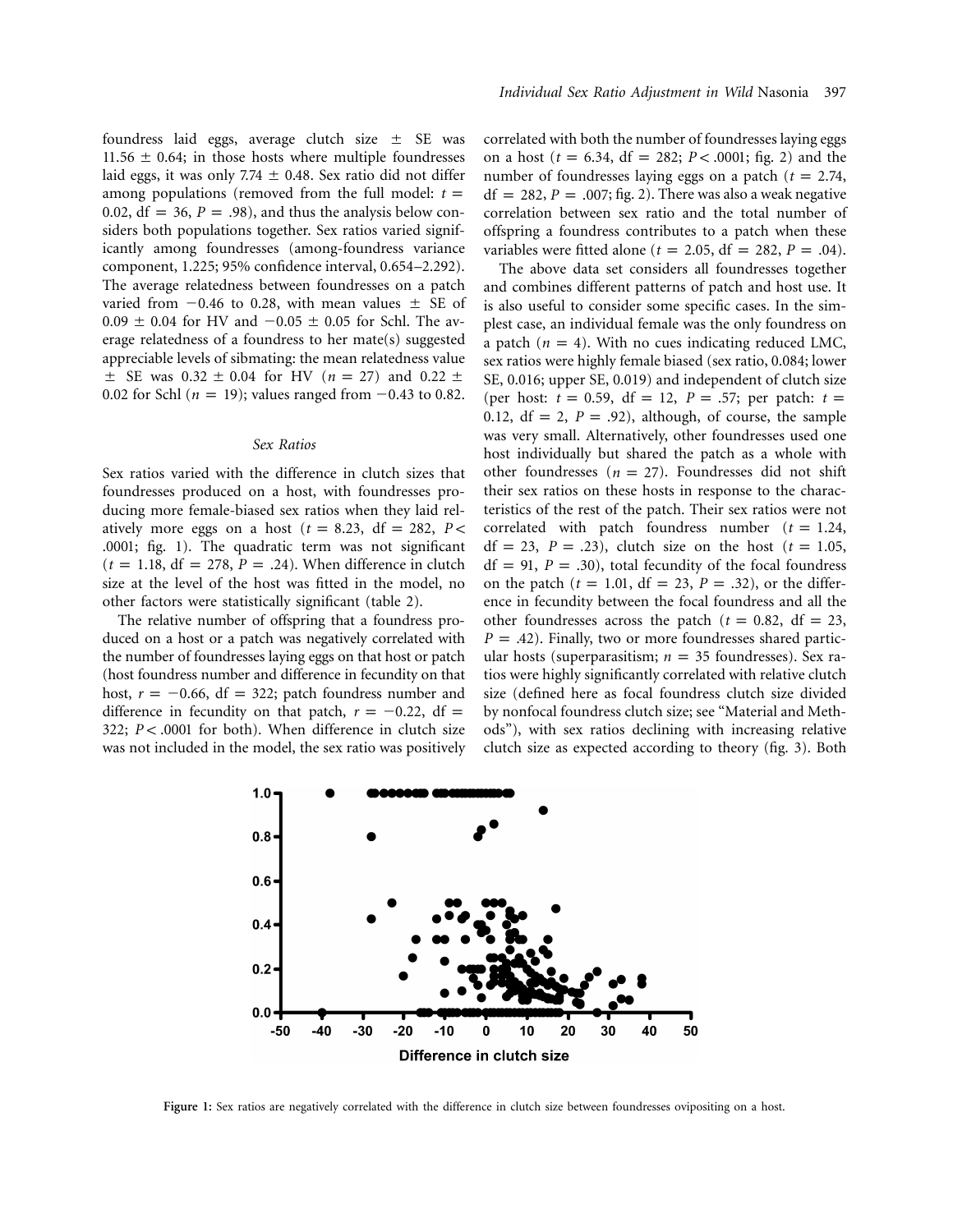| Table 2: Analysis of sex ratio variation |  |  |  |  |
|------------------------------------------|--|--|--|--|
|------------------------------------------|--|--|--|--|

|                                         | Fitted together |         | Fitted alone |                  |
|-----------------------------------------|-----------------|---------|--------------|------------------|
| Fixed effect                            | $t$ (df)        | P       | $t$ (df)     | $\boldsymbol{P}$ |
| Patch foundress number                  | 1.28(279)       | .20     | 2.74(282)    | .007             |
| Host foundress number                   | 1.06(277)       | .29     | 6.34(282)    | < .0001          |
| Relative fecundity per patch            | .65(274)        | .52     | 1.64(281)    | .10              |
| Quadratic term                          | 1.64(281)       | .10     | .66(281)     | .51              |
| Relative fecundity per host             | 8.23 (282)      | < .0001 | 8.09(281)    | < .0001          |
| Quadratic term                          | 1.18(278)       | .24     | 1.57(281)    | .12              |
| Focal foundress patch fecundity         | .55(276)        | .59     | 2.05(282)    | .04              |
| Number of hosts used by focal foundress | .96(275)        | .34     | .99(282)     | .32              |
| Total number of hosts used on a patch   | 1.46(280)       | .15     | .01(282)     | .99              |
| Patch size                              | 1.43(34)        | .16     | .03(34)      | .98              |
| Proportion of hosts used                | 1.13(274)       | .26     | .09(275)     | .93              |
| Patch relatedness                       | .92(268)        | .36     | .59(269)     | .56              |
| Mate relatedness                        | .34(37)         | .74     | .02(37)      | .99              |

Note: Fixed effects were either (1) tested by model simplification with the all terms fitted together in the full model, with the least significant terms removed in turn and with significance tested after the fitting of any other significant effects; or (2) fitted alone in a model (apart from the relative fecundities that are fitted with their respective quadratic terms). The *t* values are marginal *t* tests presented with approximate degrees of freedom.

relative clutch size and its quadratic term were highly significant ( $t = 4.47$ , df = 151,  $P < .0001$ , and  $t = 3.81$ ,  $df = 151, P < .0001$ , respectively). The theoretical prediction for sex allocation under superparasitism according to Werren (1980; adjusted for haplodiploidy) includes the sex ratio of eggs already present on a host and the inbreeding coefficient. Using the sex ratio produced by foundresses when ovipositing on a patch alone and the population inbreeding coefficient  $F_{IT} = 0.197$  (Grillenberger et al. 2008), the Werren model (1980; adjusted for haplodiploidy) also predicts a highly significant proportion of the variance in sex ratio ( $t = 4.04$ , df = 152, *P* < .0001; fig. 3; table 3).

#### *Testing LMC Models*

Models of sex allocation under LMC form a hierarchy, with more complicated models assuming that foundresses use increasingly sophisticated information to estimate the level of LMC (table 1). By including the appropriate variables for each model, we can assume that foundresses process increasing amounts of information about the patch. Doing so explains increasing amounts of variation observed in sex ratios in the field (table 3). The best-fitting models suggest that complete knowledge of the clutch sizes of the foundresses on a given host, either in absolute terms or as the difference between them, is crucial for explaining the sex ratio. The best-fitting model of all is the "Werren (host)" model (1980). This also corresponds to the empirically derived minimal model from the above analysis, which contains the difference in fecundity on a host. For the specific case of superparasitism, the empirically derived

model above (relative clutch size and its quadratic term) fits the data marginally better than a fully parameterized version of the Werren model (1980).

#### **Discussion**

We used microsatellite markers to determine the sex ratio behavior in the field of individual *Nasonia vitripennis* foundresses. We found that the only significant variable was the relative clutch size laid on a host: foundresses produced a less female-biased sex ratio when they laid relatively fewer eggs on a host (fig. 1). When this effect was included in the model, no other factors were significant (table 2). We also tested the extent to which different LMC models could explain variation in sex ratio. We found that, whereas models constructed purely on the basis of the number of foundresses laying eggs on a patch (Hamilton 1967) or the relative fecundity on a patch (Stubblefield and Seger 1990) were statistically significant, they did not fit the data as well as models formed on the basis of relative fecundity at the host level (Suzuki and Iwasa 1980; Werren 1980; Shuker et al. 2005; table 3).

Our results suggest that foundresses are adjusting their offspring sex ratios in response to variation in the extent of LMC and that the primary cue on which they are basing their behavior is the relative number of eggs that they are ovipositing on each host. In contrast, they do not appear to be using information about the total number of foundresses on a patch or the relative fecundity of different foundresses on a patch. This result agrees with a recent laboratory experiment in which foundresses were shown to lay less female-biased sex ratios when cofoundresses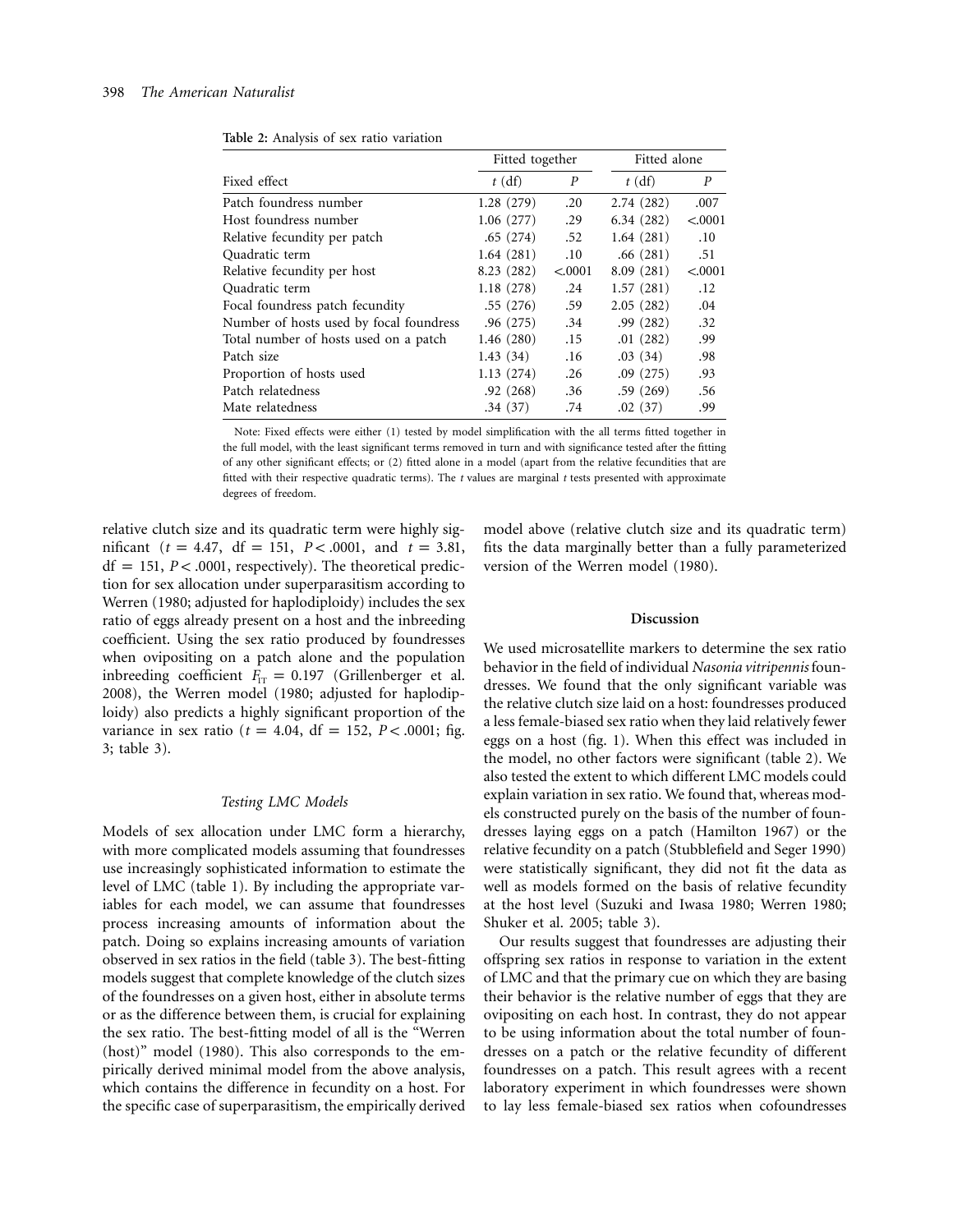

**Figure 2:** Sex ratios vary with the number of foundresses using the patch (*open circles*) or a particular host (*filled circles*). Error bars are 95% binomial confidence intervals.

were present; rather, the primary cue to do so was the eggs laid by those other foundresses and not the presence of the foundresses themselves (Shuker and West 2004). We suggest that the explanation for these results is that foundresses are responding to the cues that are reliable indicators of the extent of LMC that their offspring will experience under natural conditions. Foundresses appear to be able to assess with relative ease whether a host has been previously parasitized (Werren 1984; King et al. 1995; Shuker et al. 2005, 2006), and a higher proportion of previously parasitized hosts should correlate with less LMC. In contrast, foundresses may not be able to directly assess the number of foundresses that are laying eggs on that patch, especially if these foundresses visit the patch sequentially. Relative clutch size is also likely to be associated with laying order of foundresses (Godfray 1994), a factor we could not specifically test given the difficulties of accurately resolving the visitation order because of the synchronization of development in multifoundress broods (see "Material and Methods").

Another potentially important factor is that mating will often not be random within the whole patch, as assumed by most LMC models (Shuker et al. 2005, 2006, 2007). Understanding the scale at which mating occurs is, therefore, crucial. Laboratory experiments have shown that even when wasps emerge at very similar times from hosts that are next to each other, they are more likely to mate (albeit not exclusively) with individuals that developed in their own hosts (Van den Assem et al. 1980*a*, 1980*b*; Shuker et al. 2005). In nature, this effect will be increased because hosts can be spatially separated and emergence times can be very spread out, as they were for our HV population (emergence times for the Schl population were not recorded), where the mean duration  $\pm$  SE of emergence from the first to the last individual in a patch was 9.00  $\pm$  2.36 days. At times, the difference in emergence time between hosts from the same patch was as large as 18 days, which is considerably longer than the mean life span of approximately 9 days for sexually active males in the laboratory (Burton-Chellew et al. 2007). This means that the level of LMC actually experienced by wasps may differ from that expected by observers when considering the whole patch, and that wasps from different broods on the same patch may experience different levels of LMC (asymmetrical LMC; Shuker et al. 2005). Consequently, whether a host has been previously parasitized and the relative number of eggs that a foundress lays on it may be more reliable indicators of the level of LMC that the offspring from a host will actually experience. Characteristics of the patch as a whole should not be so important. The importance of this in other species will depend on natural history details; for example, emergence and mating may be staggered in many parasitoid wasps that attack clumps of hosts (Godfray 1994; West et al. 2005), whereas the relatively synchronous oviposition and emergence of fig wasps (Hamilton 1979; Frank 1985*a*, 1985*b*; Herre 1985, 1987) should lead to relatively random mating within the patch.

What information do foundresses actually use to produce our observed negative correlation between offspring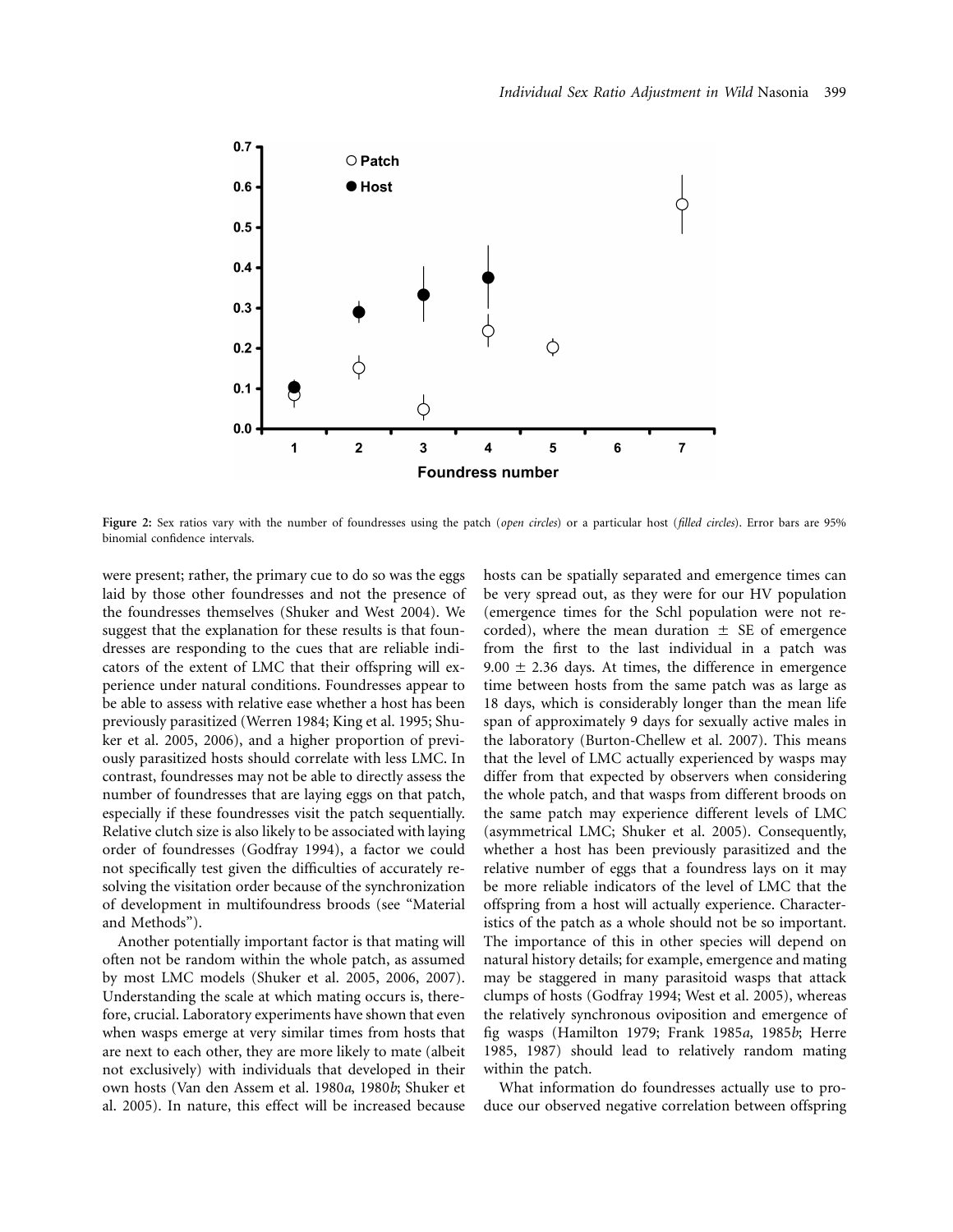

**Figure 3:** Sex ratios vary with relative clutch size when two or more foundresses lay eggs on the same host (superparasitism). The dashed line is the relationship between sex ratio and relative clutch size (RCS) obtained from the analysis: sex ratio ~ (0.4211 - 0.0448) × RCS + 0.0010 × RCS<sup>2</sup>. The solid line is the prediction from Werren (1980) adjusted for haplodiploidy. For clarity, the largest relative clutch size has been omitted from the figure (RCS, 39.0; sex ratio, 0.154).

sex ratio and the relative clutch size that a foundress lays on a host (figs. 1, 3)? Foundresses may respond to their own fecundity, regardless of whether the host has been previously parasitized or the number of previously laid eggs on the host (Werren 1980, 1984; Orzack and Parker 1990). Support for the idea that foundresses are responding to previous parasitism and the number of eggs laid previously is provided by the fact that there is (1) no correlation between absolute clutch size and sex ratio when foundresses lay eggs on a host alone (regardless of whether they share any of the other hosts on the patch; table 2) and (2) a poorer fit to the data with a focal foundress's own fecundity when compared with a focal foundress's fecundity plus other foundresses' fecundities (table 2). In addition, previous experiments have shown that foundresses are less likely to oviposit on (and lay fewer numbers of eggs on) parasitized hosts that have had a greater numbers of eggs previously laid on them (Shuker et al. 2005). As highlighted above, our analyses of the field data will also have underestimated the ability of individuals to assess the number of eggs previously laid on a host because, in superparasitized hosts, we do not know the order in which foundresses laid eggs. Consequently, the first foundresses to visit each host are also included in our analyses, despite the fact that they can have no knowledge of the number of eggs that will be laid later on the host. This limitation of a natural data set may also explain why we did not find support for the experimentally observed pattern that the sex ratio laid on a host is influenced by the extent to which

other hosts on the patch have been previously parasitized (Shuker et al. 2005). Clearly there is scope for trying to bring experimental approaches to studies in the field—for example, by adding hosts to patches with known parasitism histories to separate out the effects of laying order and relative clutch size.

Further complications include the fact that foundresses do not superparasitize hosts that have been parasitized more than 48 h earlier (Werren 1984; Shuker et al. 2006) and that, as discussed above, parasitization and emergence can be relatively spread out on natural patches. In addition, foundresses may also be sperm limited and thus constrained to produce fewer daughters than they would otherwise. One foundress, excluded from the analysis presented here, produced only male offspring, which could have been the result of virginity or sperm depletion (as well as a response to relative clutch size; Werren 1980). Although a single mating of *N. vitripennis* usually provides a female with sufficient sperm to fertilize several hundred eggs, males that have recently mated with 50 or more foundresses do produce smaller ejaculates (or fail to inseminate successfully; Barrass 1961). However, in our data set, only four of the 136 clutches that were laid singly on hosts had sex ratios in excess of 0.4 (none of which exceeded 0.5). Sperm limitation, therefore, seems unlikely to be common. We also observed some broods with sex ratios of 0; these are expected to occur fairly frequently with sex ratio optimization and small broods (e.g., Heimpel 1994; West et al. 1997).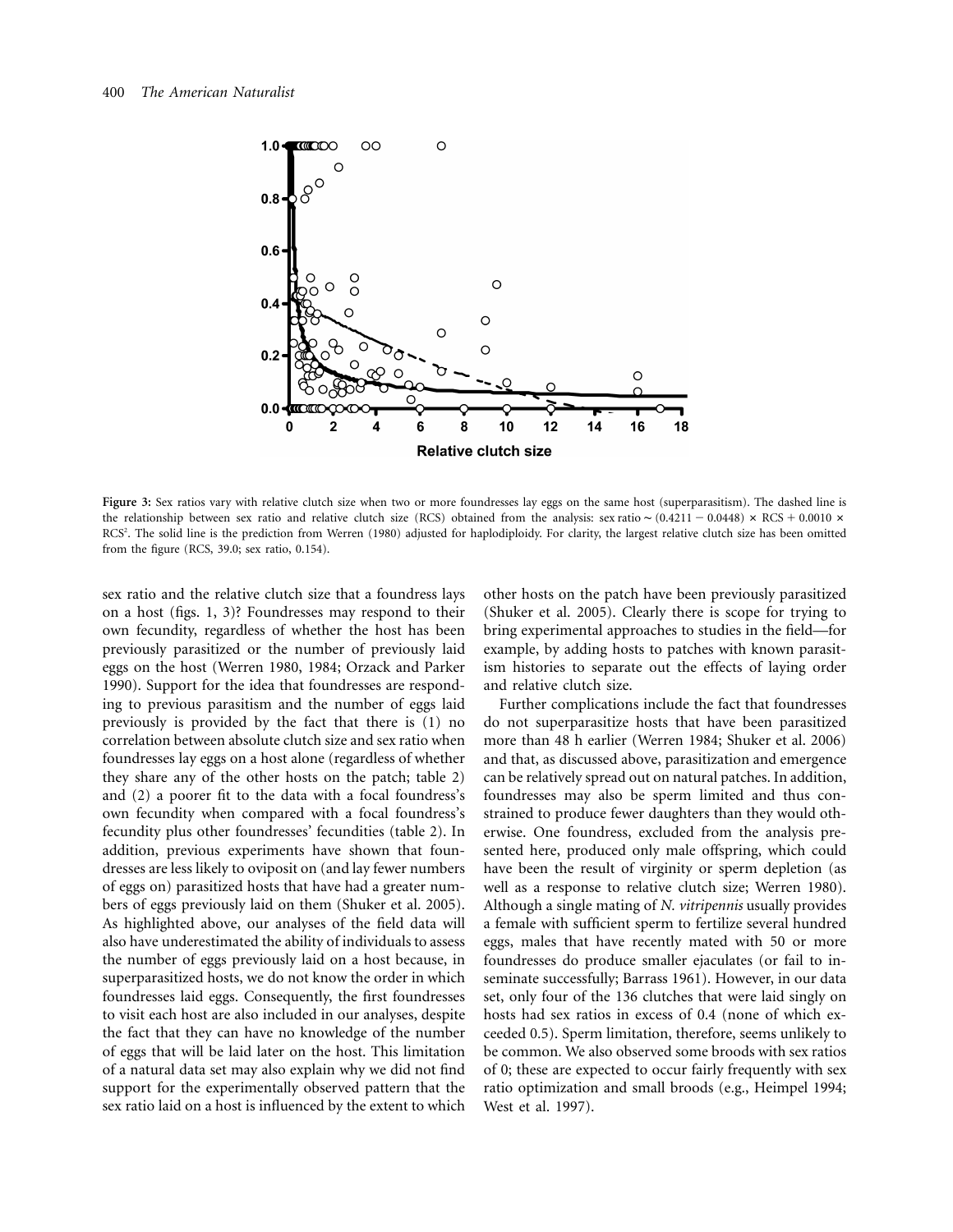**Table 3:** Testing models of sex allocation that assume different sources of information for estimating the level of local mate competition (LMC) experienced by offspring for all foundresses and for only those foundresses sharing hosts (superparasitism)

|                              |        |           |          | $\frac{0}{0}$ |
|------------------------------|--------|-----------|----------|---------------|
| Model                        | AIC    | Log-lik   | Residual | Decrease      |
| All foundresses:             |        |           |          |               |
| Random effect only           | 221.08 | $-107.54$ | .3111    |               |
| Hamilton                     | 217.54 | $-104.77$ | .3100    | .35           |
| S and S I (patch)            | 216.18 | $-104.09$ | .3099    | .39           |
| S and S II (patch)           | 211.46 | $-100.73$ | .3094    | .55           |
| S and S I (host)             | 180.08 | $-86.04$  | .2901    | 6.75          |
| S and S II (host)            | 151.70 | $-70.85$  | .2800    | 10.00         |
| Werren (host)                | 149.96 | $-70.98$  | .2804    | 9.87          |
| Werren (patch)               | 213.59 | $-102.80$ | .3098    | .42           |
| Asymmetric LMC               | 153.27 | $-69.63$  | .2799    | 10.03         |
| Greeff                       | 216.53 | $-103.27$ | .3091    | .64           |
| Frank                        | 208.56 | $-99.28$  | .3106    | .16           |
| Superparasitism:             |        |           |          |               |
| Werren <sup>a</sup>          | 175.14 | $-83.57$  | .3425    | $4.38^{b}$    |
| Empirical model <sup>c</sup> | 171.52 | $-80.76$  | .3405    | 4.94          |

Note: Mixed effect models were fitted by maximum likelihood, with foundress as a random effect. Each model was fitted in turn. Models in bold represent the better-fitting models. The model Werren (host) also represents the minimal model from our empirical analysis. For full details of the models, see table 1. Model fit is described in terms of Akaike Information Criterion (AIC), log-likelihood of the model (Log-lik), residual deviance of the model (Residual), and percent decrease in residual deviance compared with the model using just the random effect (% Decrease).

<sup>a</sup> The specific version of the Werren (1980) model adjusted for haplodiploidy (Suzuki and Iwasa 1980; Greeff 2002) and parameterized using the single foundress sex ratio, relative clutch sizes, and inbreeding coefficient from this article and Grillenberger et al. (2008).

- <sup>b</sup> The residual deviance after fitting the random effect only is 0.3582.
- $\epsilon$  Contains the variables relative clutch size and (relative clutch size)<sup>2</sup>.

Our analyses support the results from laboratory studies of *N. vitripennis* and other species, that foundresses do not adjust their sex ratio in response to their relatedness to their mates or the other foundresses on the patch (Frank 1985*b*, 1998; Taylor and Crespi 1994; Greeff 1996; Reece et al. 2004). Foundresses are predicted to lay a more femalebiased sex ratio when mated to more closely related individuals, because then they will be relatively more related to their daughters than to their sons (Frank 1985*b*; Herre 1985; Greeff 1996; Reece et al. 2004). Foundresses are also predicted to lay a more female-biased sex ratio when ovipositing with more closely related foundresses, because this will increase the relatedness between the offspring developing on the patch and thus increase the extent of LMC (Frank 1985*b*, 1986; Taylor and Crespi 1994). While it could be argued that selection for an effect with relatedness to other foundresses may be weak because relatives rarely oviposit on the same patch and because mating between related offspring emerging from different hosts may also

be limited given their distribution in space or time, there is appreciable variation in relatedness to mates because mating between both siblings and nonsiblings is common. However, such sex ratio adjustment would require reliable cues for kin recognition, and theory suggests that sufficient variability in the cues is unlikely to be maintained (Reece et al. 2004). The reason for this is that more common alleles would be recognized more often and would indicate a higher relatedness, and thus they would be under the influence of positive selection. Less common alleles would therefore be eliminated, along with the variability that is required for kin discrimination (Crozier 1986; Rousset and Roze 2007).

#### **Conclusion**

Our results show that, for species that are shown to fit simple models of LMC (West et al. 2005), techniques that allow the testing of more specific models in the wild can tell us a great deal about what limits adaptive behavior. Our results also emphasize two general points about the extent to which we should expect data to fit theory. First, the ability of individuals to adjust their behavior in response to environmental conditions depends on the cues that they can use and the reliability of those cues (West and Sheldon 2002; Boomsma et al. 2003; Shuker and West 2004). We have found that cues concerning whether hosts are already parasitized are much more important than social cues, such as the presence of other foundresses or the relatedness between individuals. Second, the pattern of social interactions in natural conditions can be much more complicated than that assumed by theory or laboratory experiments. More specifically, mating can be structured both temporally and spatially within patches, thereby leading to a higher likelihood of mating among individuals from the same host, which is in contrast to the usual assumption of random mating at the patch level (Shuker et al. 2005). Studies on sex ratio evolution have been extremely useful in illustrating such general points because of the relative ease with which the key parameters can be measured and linked to their fitness consequences.

# **Acknowledgments**

We wish to dedicate this article to the memory of C. Barnard. We thank C. Pietsch for providing the German samples and two of the primers used and are extremely grateful to the Royal Society, the Biotechnology and Biological Sciences Research Council, and the Natural Environment Research Council for funding. L.W.B. acknowledges a Pioneer grant of the Netherlands Organisation for Scientific Research.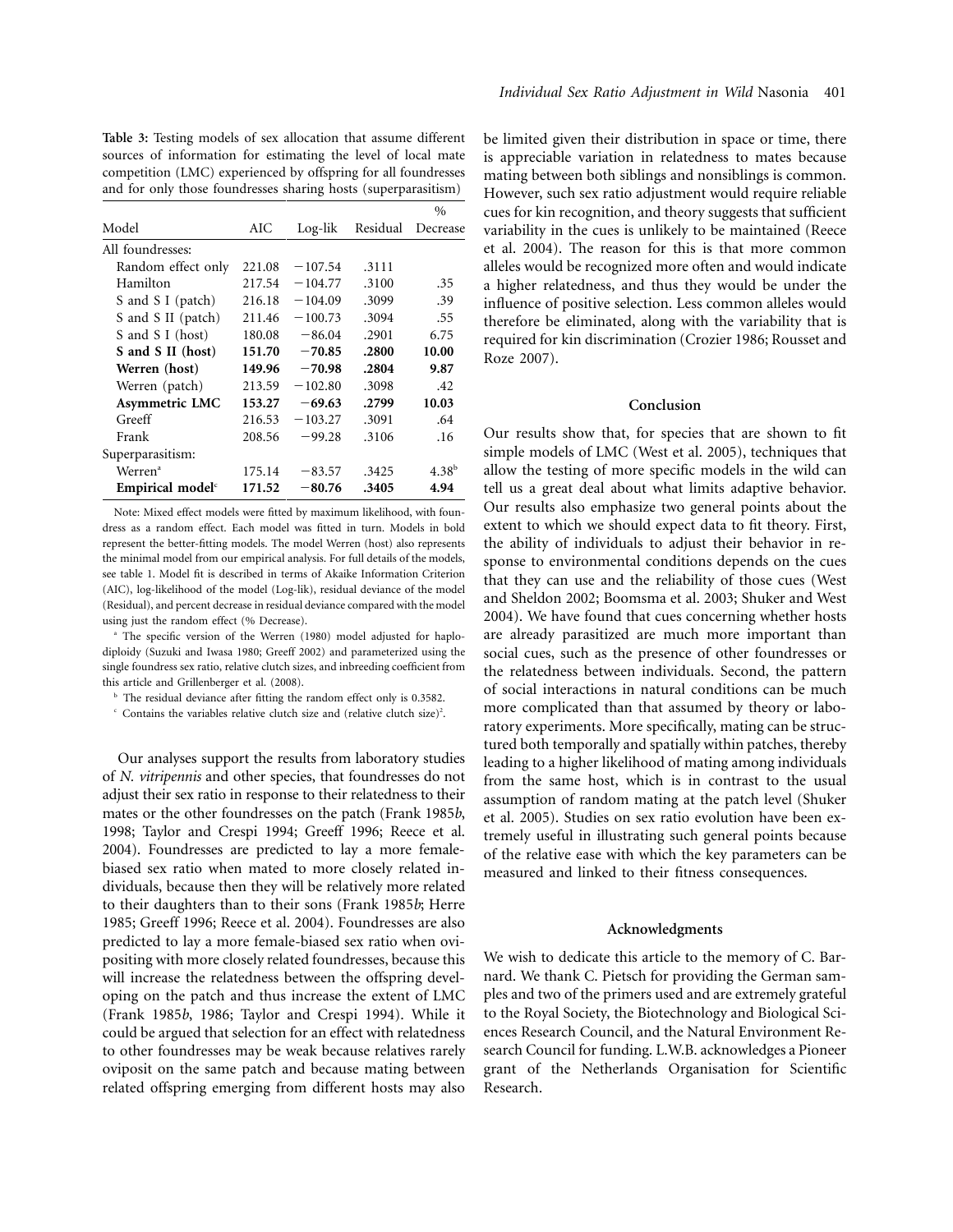## **APPENDIX**

| Study site and      | No. parasitized hosts |                 |                       |                        |
|---------------------|-----------------------|-----------------|-----------------------|------------------------|
| patch               | (total no. hosts)     | No. foundresses | unassigned offspring) | Sex ratio for analysis |
| HV 8 <sup>a</sup>   | 1(15)                 | 1               | 7(0)                  | 1.000                  |
| HV 13               | 27(27)                | 5               | 607(1)                | .211                   |
| HV 220              | 8 <sup>b</sup>        | 5               | 171(0)                | .199                   |
| HV 267 <sup>a</sup> | 16(16)                | 7               | 476 (19)              | .222                   |
| HV 288 <sup>c</sup> | 11(25)                |                 | 141(2)                | .086                   |
| HV 306              | 1(6)                  | 1               | 18(0)                 | .056                   |
| HV 323              | 6(8)                  | 2               | 203(0)                | .094                   |
| HV 330              | 79 (82)               | 5               | 593 (3)               | .197                   |
| HV 344              | 4(43)                 | 1               | 79 (0)                | .063                   |
| HV 365              | 1(35)                 | 1               | 25(0)                 | .160                   |
| Total HV            | 154 (262)             | 29              | 2,320(18)             | .186                   |
| Schl $11c$          | 15(25)                | 4               | 204(5)                | .317                   |
| Schl $13c$          | 3(25)                 | 2               | 43(6)                 | .108                   |
| Schl $16c$          | 4(25)                 | 2               | 24(3)                 | .333                   |
| Schl $20^{\circ}$   | 25(25)                | 2               | 331 (11)              | .178                   |
| Schl $21c$          | 9(25)                 | 7               | 186(5)                | .558                   |
| Schl $22^{\circ}$   | 14 (25)               | 4               | 246(1)                | .188                   |
| Schl $23c$          | 1(25)                 | 2               | 8(1)                  | .125                   |
| Schl $28^\circ$     | 15(25)                | 3               | 188(2)                | .048                   |
| Total Schl          | 86 (200)              | 20 <sup>d</sup> | 1,230(33)             | .241                   |
| Total               | 240 (462)             | 49              | 3,550 (59)            | .205                   |

**Table A1:** A summary of the field collection

Note: Wasps were collected at two field sites, either from natural host puparia found in nest boxes ("patches") or from baits, containing 25 laboratory host puparia, placed into patches. Not all of the host puparia that were found or baited were parasitized. For various reasons, not all of the offspring could be assigned to a foundress. The sex ratio is that of the assigned individuals within a patch (nest box). HV, sample collected from Hoge Veluwe National Park, Netherlands; Schl, sample collected from Schlüchtern, Hessen, Germany.

<sup>a</sup> These patches were ultimately not included in the analyses because the foundress in HV 8 was believed to be a constrained or virgin female and because assigning offspring to foundresses in HV 267 was problematic because of the foundresses being closely related.

<sup>b</sup> The number is not known because of a recording error, but it is known to be nine or more; therefore, nine is used when compiling the totals.

<sup>c</sup> Samples collected from baits.

<sup>d</sup> The total number of foundresses for Germany does not equal the sum total because six foundresses parasitized puparia in two different patches.

|             | Annealing<br>temperature |                         |                                   | Fragment<br>length |            |
|-------------|--------------------------|-------------------------|-----------------------------------|--------------------|------------|
| Primer name | $(^{\circ}C)$            | Chromosome <sup>a</sup> | Sequence $5^{\prime}-3^{\prime}$  | (bp)               | Dye        |
| $Nv-22$     | 58                       |                         | F) GCT ATA ACA CTT TTC CGC TCT CA | 194-222            | <b>HEX</b> |
|             |                          |                         | R) AAG ACC AGC TAG GGA AGA GGA TA |                    |            |
| $Nv-23$     | 58                       | Н                       | F) ATA CTC AAG CAA GCC ACA GCA TA | $235 - 257$        | <b>FAM</b> |
|             |                          |                         | R) GCG TAC CAA TCC ACA GAA AAT AG |                    |            |
| $Nv-41$     | 52                       | V                       | F) GTC AGA CGT GGG CTT TGT C      | 326–358            | <b>NED</b> |
|             |                          |                         | R) TTA TGC GCC ACA CAC ACC        |                    |            |
| $Nv-46$     | 58                       | IV                      | F) TTA CGT CAA GGT ATA GCT GC     | $235 - 267$        | <b>FAM</b> |
|             |                          |                         | R) GAA TAA GTG GCT GAA AGT TCC    |                    |            |

**Table A2:** Information regarding the four microsatellite primer sets used

<sup>a</sup> Chromosome designation according to Rütten et al. (2004).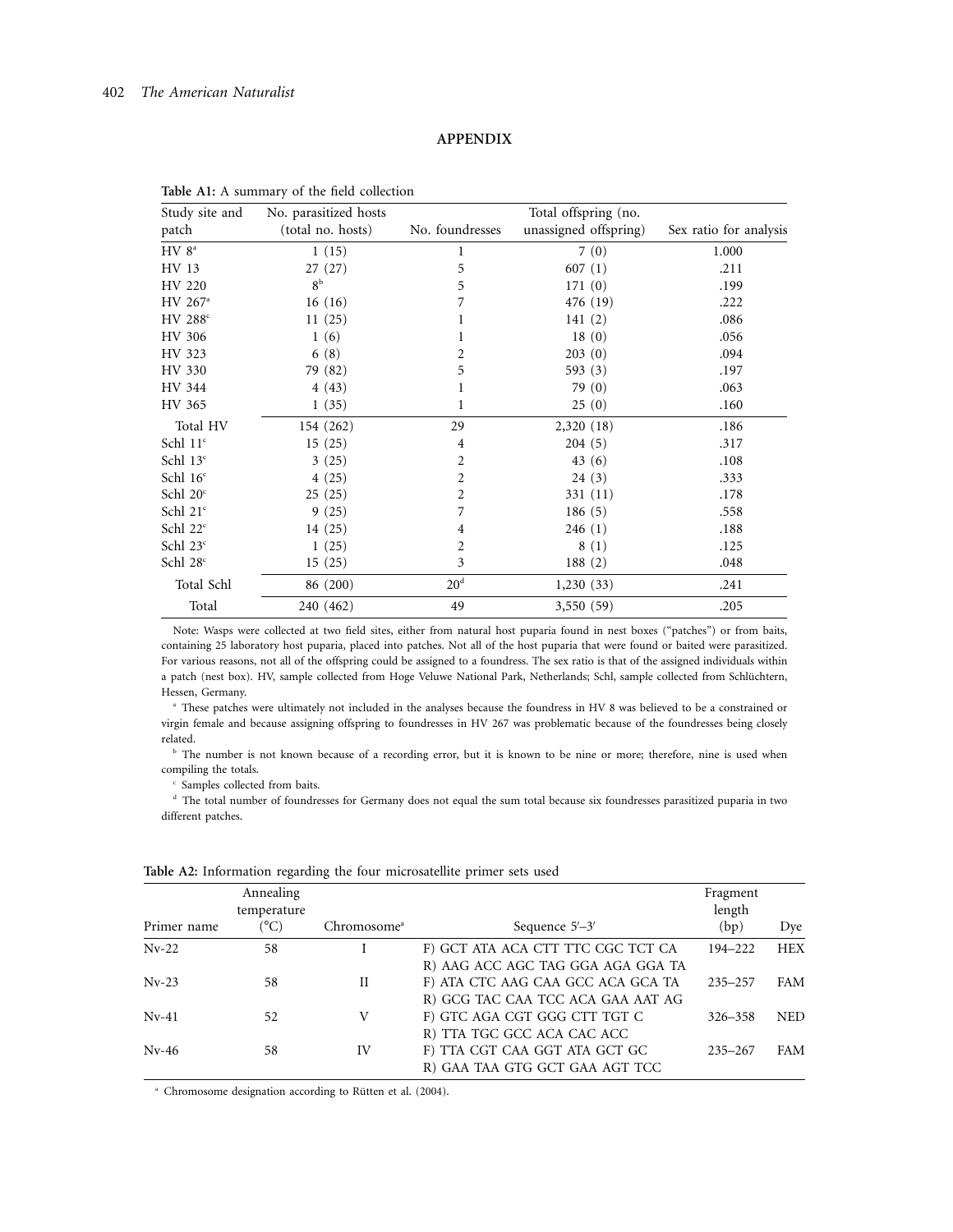- Abe, J., Y. Kamimura, H. Ito, H. Matsuda, and M. Shimada. 2003. Local mate competition with lethal male combat: effects of competitive asymmetry and information availability on a sex ratio game. Journal of Evolutionary Biology 16:607–613.
- Barrass, R. 1961. A quantitative study of the behaviour of the male *Mormoniella vitripennis* (Walker) (Hymenoptera, Pteromalidae) towards two constant stimulus situations. Behaviour 18:288–312.
- Boomsma, J. J., J. Nielsen, L. Sundstrom, N. J. Oldham, J. Tentschert, H. C. Petersen, and E. D. Morgan. 2003. Informational constraints on optimal sex allocation in ants. Proceedings of the National Academy of Sciences of the USA 100:8799–8804.
- Burton-Chellew, M. N., E. M. Sykes, D. M. Shuker, and S. A. West. 2007. The cost of mating and the relationship between body size and fitness in males of the parasitoid wasp *Nasonia vitripennis*. Evolutionary Ecology Research 9:1–14.
- Charnov, E. L. 1982. The theory of sex allocation. Guildford/Princeton University Press, Princeton, NJ.
- Crozier, R. H. 1986. Genetic clonal recognition abilities in marineinvertebrates must be maintained by selection for something else. Evolution 40:1100–1101.
- Flanagan, K. E., S. A. West, and H. C. J. Godfray. 1998. Local mate competition, variable fecundity and information use in a parasitoid. Animal Behaviour 56:191–198.
- Frank, S. A. 1985*a*. Are mating and mate competition by the fig wasp *Pegoscapus assuetus* (Agaonidae) random within a fig? Biotropica 17:170–172.
- ———. 1985*b*. Hierarchical selection theory and sex ratios. 2. On applying the theory, and a test with fig wasps. Evolution 39:949– 964.
- -. 1986. The genetic value of sons and daughters. Heredity 56: 351–354.
- -. 1987. Variable sex-ratio among colonies of ants. Behavioral Ecology and Sociobiology 20:195–201.

-. 1998. Foundations of social evolution. Princeton University Press, Princeton, NJ.

- Godfray, H. C. J. 1994. Parasitoids: behavioral and evolutionary ecology. Princeton University Press, Princeton, NJ.
- Goodnight, K. F., and D. C. Queller. 2001. Relatedness 5.0.8. http://www.gsoftnet.us/GSoft.html.
- Greeff, J. M. 1996. Alternative mating strategies, partial sibmating and split sex ratios in haplodiploid species. Journal of Evolutionary Biology 9:855–869.

. 2002. Mating system and sex ratios of a pollinating fig wasp with dispersing males. Proceedings of the Royal Society B: Biological Sciences 269:2317–2323.

- Grillenberger, B. K., T. Koevoets, M. N. Burton-Chellew, E. M. Sykes, D. M. Shuker, L. Van de Zande, R. Bijlsma, J. Gadau, and L. W. Beukeboom. 2008. Genetic structure of natural *Nasonia vitripennis* populations: validating assumptions of sex ratio theory. Molecular Ecology 17:2854–2864.
- Hamilton, W. D. 1967. Extraordinary sex ratios. Science 156:477– 488.
- -. 1979. Wingless and fighting males in fig wasps and other insects. Pages 167–220 *in* M. S. Blum and N. A. Blum, eds. Reproductive competition and sexual selection in insects. Academic Press, New York.
- Hardy, I. 2002. Sex ratios: concepts and research methods. Cambridge University Press, Cambridge.
- Heimpel, G. E. 1994. Virginity and the cost of insurance in highly inbred Hymenoptera. Ecological Entomology 19:299–302.
- Herre, E. A. 1985. Sex ratio adjustment in fig wasps. Science 228: 896–898.
- -. 1987. Optimality, plasticity and selective regime in fig wasp sex-ratios. Nature 329:627–629.
- King, B. H., M. L. Crowe, and S. W. Skinner. 1995. Effect of host density on offspring sex-ratios and behavioral interactions between females in the parasitoid wasp *Nasonia vitripennis* (Hymenoptera, Pteromalidae). Journal of Insect Behavior 8:89–102.
- Maniatis, T., J. Sambrook, and E. F. Fritsch. 1982. Molecular cloning: a laboratory manual. Cold Spring Harbor Laboratory, Cold Spring Harbor, NY.
- Molbo, D., and E. D. Parker. 1996. Mating structure and sex ratio variation in a natural population of *Nasonia vitripennis*. Proceedings of the Royal Society B: Biological Sciences 263:1703–1709.
- Nunney, L., and R. F. Luck. 1988. Factors influencing the optimum sex-ratio in a structured population. Theoretical Population Biology 33:1–30.
- Orzack, S. H., and E. D. Parker. 1986. Sex-ratio control in a parasitic wasp, *Nasonia vitripennis*. 1. Genetic variation in facultative sexratio adjustment. Evolution 40:331–340.
- -. 1990. Genetic variation for sex-ratio traits within a natural population of a parasitic wasp, *Nasonia vitripennis*. Genetics 124: 373–384.
- Orzack, S. H., E. D. Parker, and J. Gladstone. 1991. The comparative biology of genetic-variation for conditional sex-ratio behavior in a parasitic wasp, *Nasonia vitripennis*. Genetics 127:583–599.
- Pietsch, C., K. Rütten, and J. Gadau. 2004. Eleven microsatellite markers in *Nasonia*, ASHMEAD 1904 (Hymenoptera; Pteromalidae). Molecular Ecology Notes 4:43–45.
- Pinheiro, J. C., and E. D. Chao. 2005. S-Plus 7 Enterprise: the S+ Correlated Data Library. Insightful Corporation, Seattle.
- Queller, D. C., and K. F. Goodnight. 1989. Estimating relatedness using genetic markers. Evolution 43:258–275.
- Reece, S. E., D. M. Shuker, I. Pen, A. B. Duncan, A. Choudhary, C. M. Batchelor, and S. A. West. 2004. Kin discrimination and sex ratios in a parasitoid wasp. Journal of Evolutionary Biology 17: 208–216.
- Rousset, F., and D. Roze. 2007. Constraints on the origin and maintenance of genetic kin recognition. Evolution 61:2320–2330.
- Rütten, K. B., C. Pietsch, K. Olek, M. Neusser, L. W. Beukeboom, and J. Gadau. 2004. Chromosomal anchoring of linkage groups and identification of wing size QTL using markers and FISH probes derived from microdissected chromosomes in *Nasonia* (Pteromalidae: Hymenoptera). Cytogenetic and Genome Research 105:126–133.
- Shuker, D. M., and S. A. West. 2004. Information constraints and the precision of adaptation: sex ratio manipulation in wasps. Proceedings of the National Academy of Sciences of the USA 101: 10363–10367.
- Shuker, D. M., S. E. Reece, P. R. Whitehorn, and S. A. West. 2004*a*. Sib-mating does not lead to facultative sex ratio adjustment in the parasitoid wasp, *Nasonia vitripennis*. Evolutionary Ecology Research 6:473–480.
- Shuker, D. M., S. E. Reece, J. A. L Taylor, and S. A. West. 2004*b*. Wasp sex ratios when females on a patch are related. Animal Behaviour 68:331–336.
- Shuker, D. M., I. Pen, A. B. Duncan, S. E. Reece, and S. A. West. 2005. Sex ratios under asymmetrical local mate competition: the-